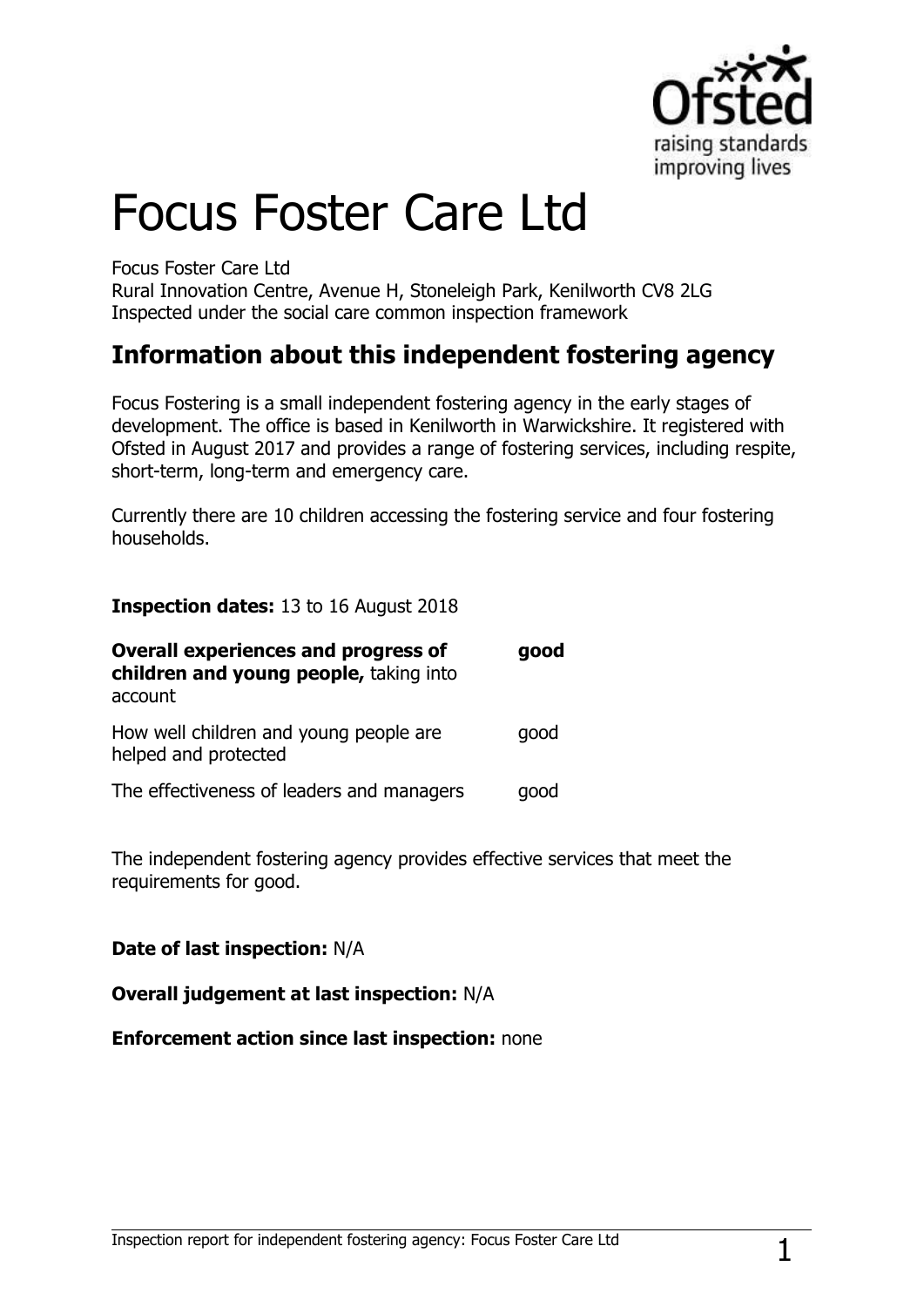

# **Key findings from this inspection**

This independent fostering agency is good because:

- Children are well matched to their foster families.
- Children make good progress in all areas of their development.
- The assessments of foster carers are thorough and analytical.
- All those working for the agency are committed and child-focused.
- Foster carers feel well supported and prepared to care for children.
- The fostering panel provides a good level of independent challenge and scrutiny.
- The manager has good oversight and understanding of children's progress.
- The manager and staff work well in partnership with others to provide the best outcomes for children.

The independent fostering agency's areas for development:

- **Foster carers and children are not actively involved in the direction and** development of the agency.
- Safeguarding policies and procedures do not specify the action foster carers or staff should take if any allegations are made about the manager of the agency.
- Children's records are not always individual to each child or accessible to them should they want to access their files.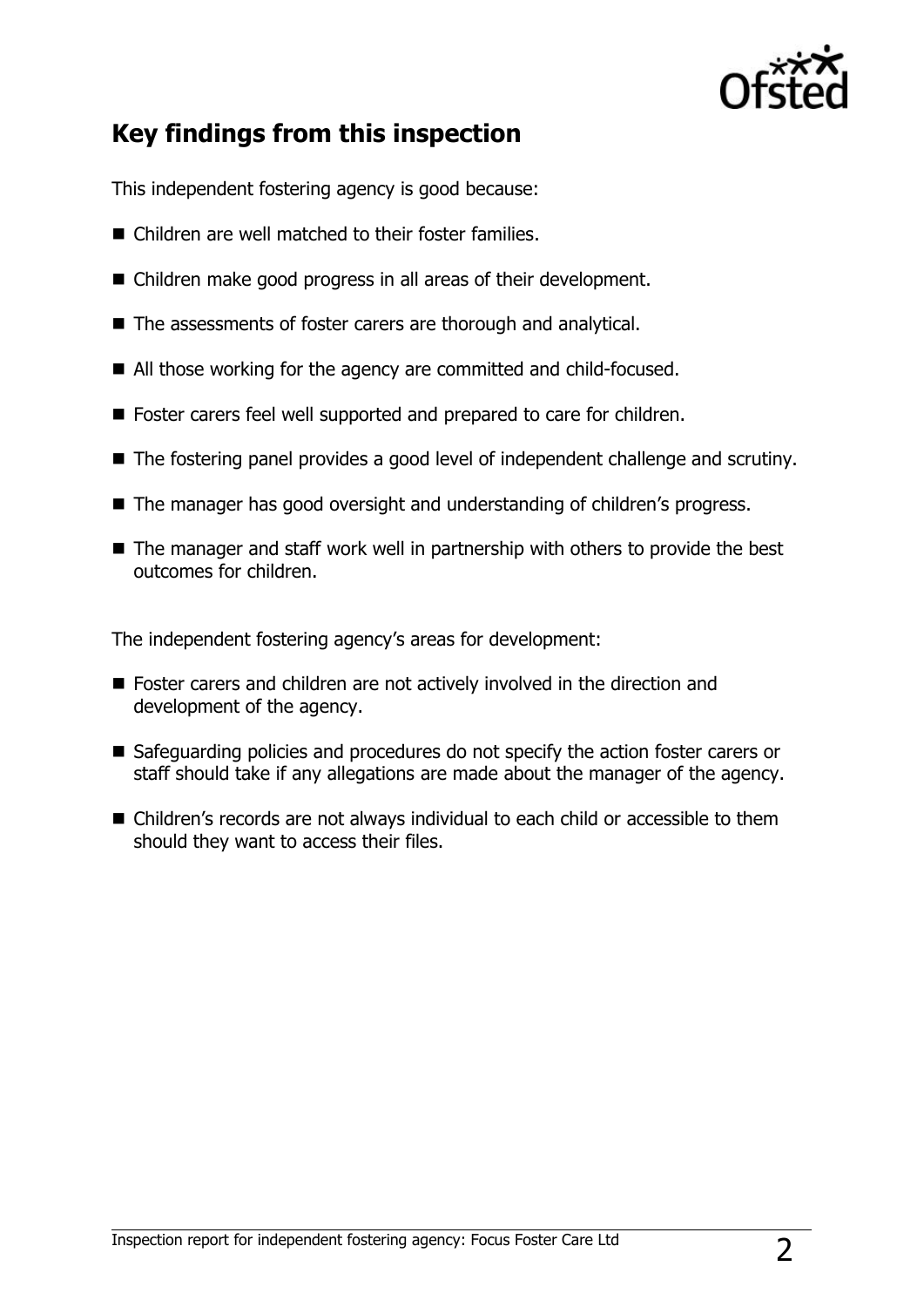

### **What does the independent fostering agency need to do to improve?**

### **Recommendations**

- Ensure the wishes, feelings and views of children and those significant to them are taken into account in monitoring foster carers and developing the fostering service. (Fostering Services: National Minimum Standards, page 9, paragraph 1.7)
- Compile a children's guide appropriate to the age, understanding and communication needs of children who may be fostered by the service. (Volume 4, statutory guidance: Fostering Services, paragraph 4.3)
- Ensure the fostering service's safeguarding procedure is in line with government guidance and requirements, including the duty to refer information to statutory bodies. (Fostering Services: National Minimum Standards, page 44, paragraph 22.2)

This is in relation to ensuring that foster carers and staff know the steps to take should any concerns be about the managers of the agency.

■ Ensure information about a child is recorded clearly and in a way that will be helpful when they access their files now or in the future. (Fostering Services: National Minimum Standards, page 52, paragraph 26.6)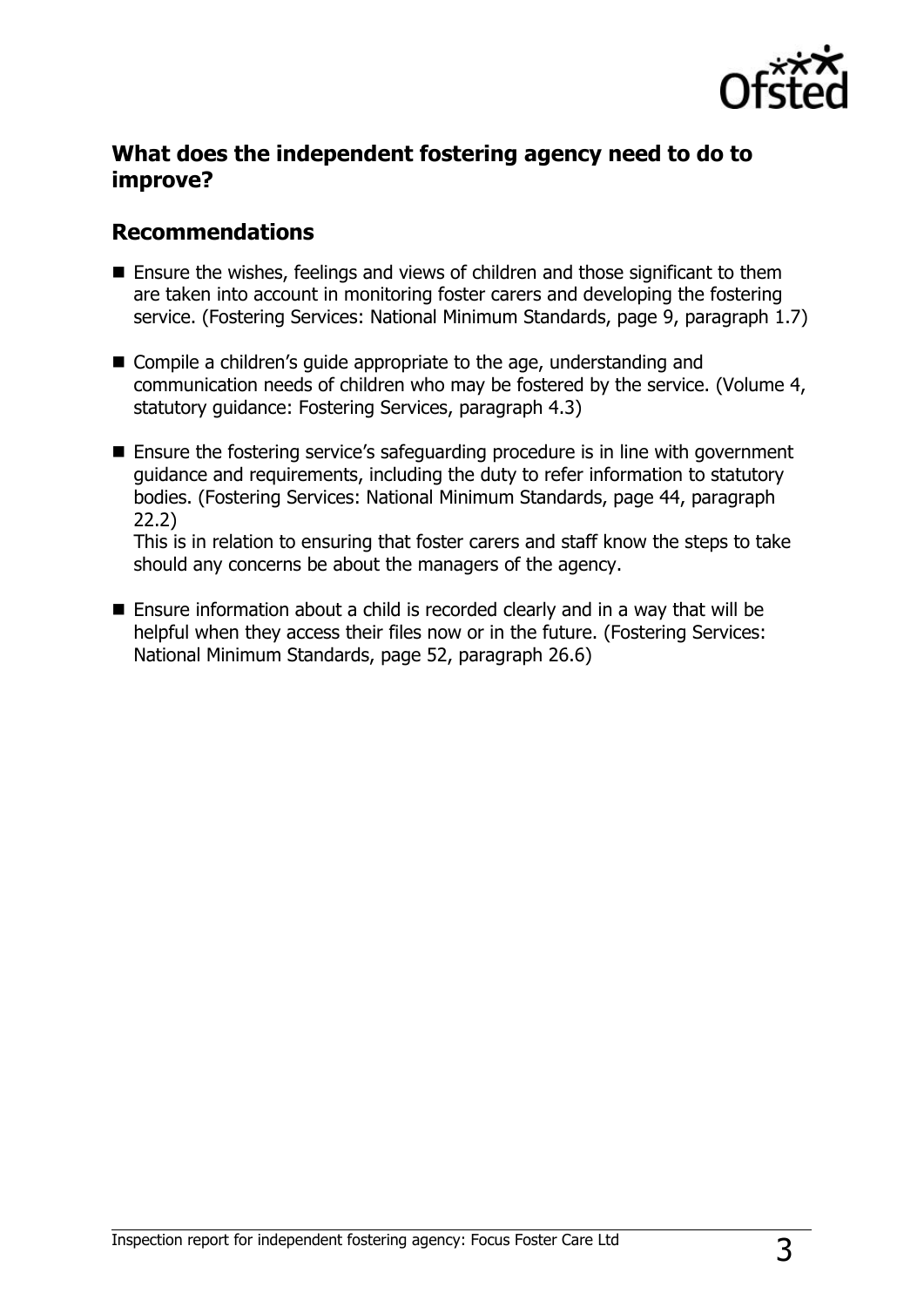

# **Inspection judgements**

### **Overall experiences and progress of children and young people: good**

The assessments of foster carers are analytical and thorough. This helps ensure that foster carers are suitable to care for children.

Foster carers are well informed and trained to understand the fostering task. They say they feel well prepared and supported to care for children they have placed with them. One foster carer stated, 'I thought the Skills to Foster course was brilliant and honest... we have received fantastic support from the agency.'

Foster carers build positive and nurturing relationships with children and consider them to be part of their family. This ethos is strongly promoted by the agency and enables children to develop in self-confidence and self-esteem.

Children are well matched to their foster families. Matching is clear and considered, matching children's needs with the skills and abilities of foster carers. When possible, introductions to new foster placements include visits to the foster home. This helps ensure the stability of placements as it helps children to settle in and feel part of the fostering family.

Children are making good progress in their foster homes. Foster carers ensure that children attend all routine health appointments and support them to lead healthy lifestyles. Children are also achieving well in their education. Attendance in school is good. Foster carers work closely with teachers to support children to help reduce any negative behaviour. As a result, children are making big improvements in school. One local authority social worker stated, 'I wish all my carers were as understanding of looked after children and their needs… [and were as] proactive in ensuring they are receiving the best services from all involved.'

Foster carers help children to develop their independence skills by encouraging them to get involved in daily household tasks. The agency has produced a formal independence work-pack for foster carers to use with children when this is needed.

Children engage in a multitude of activities within the local community, ranging from dancing and swimming to taekwondo and cricket. They also enjoy playing with friends in the local area and having meals out and holidays with their foster families.

Foster carers help children to maintain family links and sustain relationships that are important to them. Foster carers encourage children to have contact with birth families and often support multiple and complex contact arrangements.

The voice of the child is considered by the agency. Supervising social workers meet regularly with children to gain their views about their placement. However, the manager is aware that the agency needs to further develop ways to gather children's views to ensure their active involvement in the direction and development of the agency.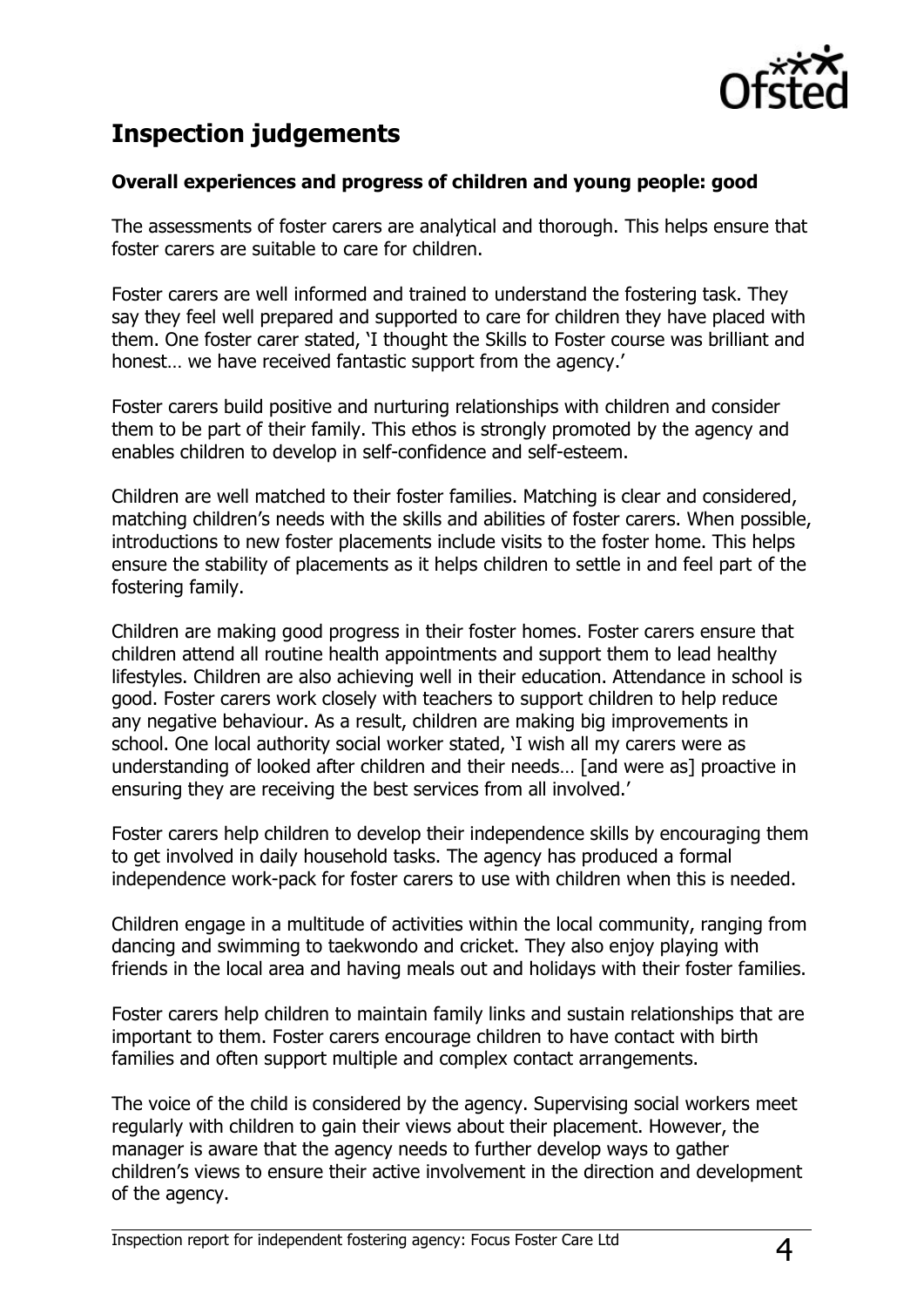

#### **How well children and young people are helped and protected: good**

Children are safe in their foster homes. They do not regularly go missing. Foster carers understand the risks for children in their care and act swiftly when children go missing or there are other safeguarding concerns. Safer care plans and risk assessments are completed prior to placement and are regularly updated to inform foster carers' actions.

Safeguarding is embedded in foster carers' assessment, approval, training and supervisions. Foster carers receive a variety of safeguarding training in topics including radicalisation and child sexual abuse. The manager has also recently arranged for training about 'county lines' to be delivered to foster carers to help them to understand this concern. As a result, all foster carers are aware of the necessary steps to safeguard children in their care.

The agency has a variety of safeguarding and safer caring policies and procedures to help inform staff and foster carers' practice. These are informative but do not specify the action that staff should take if any allegations are made about the managers of the agency.

Good practice in the recruitment of staff and foster carers ensures that they are safe to work with children.

#### **The effectiveness of leaders and managers: good**

This is a small agency, which is still in its infancy. Alongside the registered manager there is a supervising social worker, a part-time support worker and an administrator. In addition, the agency employs the services of two social workers to conduct the assessment of prospective foster carers. The manager and staff are child-focused and prioritise the needs of children.

The manager regularly monitors the functions of the agency. He has good oversight and understanding of children's progress through outcome trackers, which capture the achievements that they make. He has a clear understanding of the strengths and weaknesses of the agency and is aware of the agency's developmental needs.

The manager and staff work well in partnership with others and actively challenge other professionals when this is needed. For example, the manager and the supervising social worker successfully challenged a school over the inappropriate use of pupil premium funds for a child placed with foster carers. The manager also transported a child daily to and from a residential school trip. This allowed the child to participate in the experience alongside her peers. Foster carers, staff and placing social workers all speak positively about the agency.

Staff and independent assessors receive regular supervisions, which support their development.

The recruitment of foster carers is slow but steady. The focus is on growing the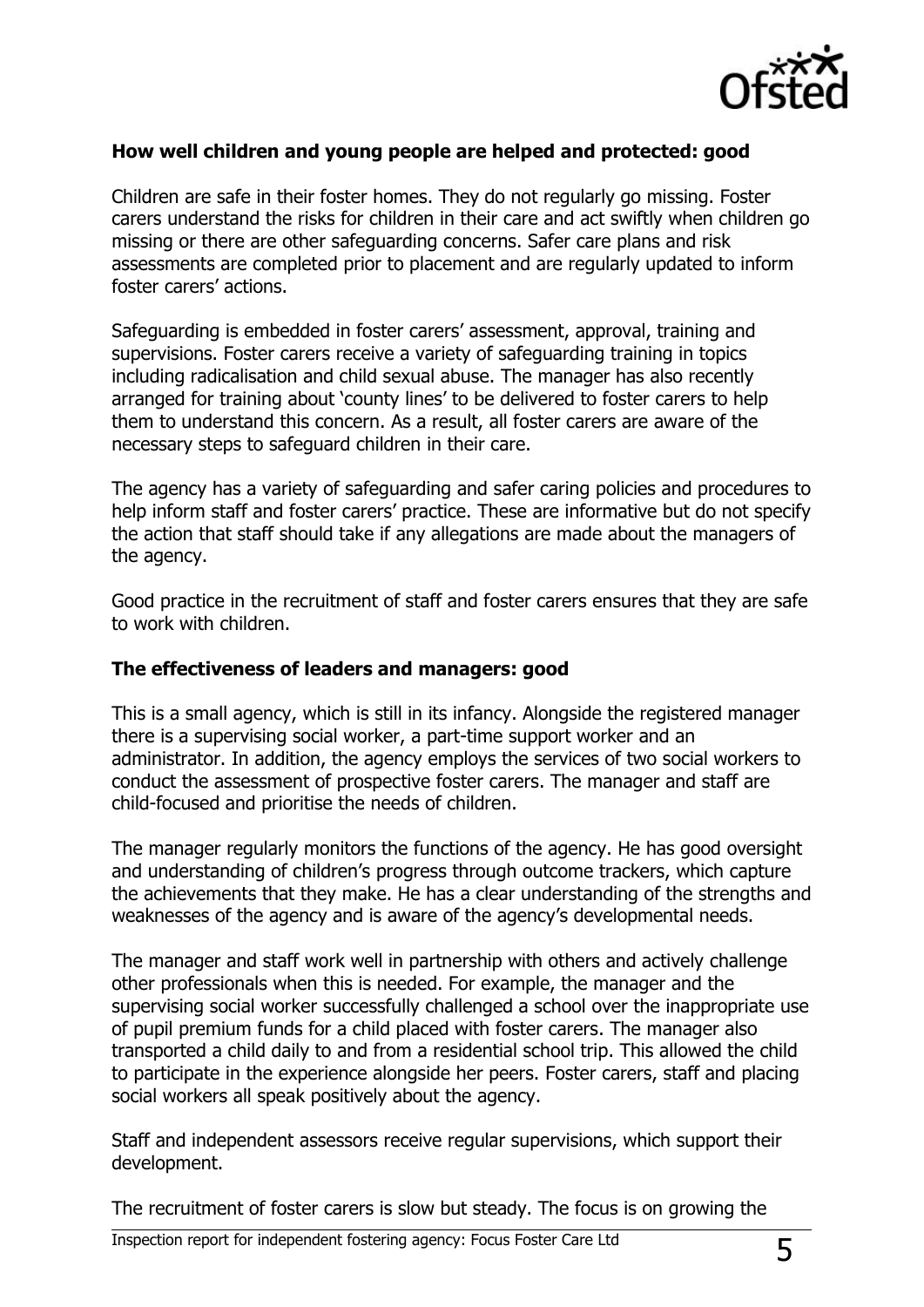

agency at a rate which maintains good support to foster carers and children.

The agency is meeting the aims and objectives of its statement of purpose. There are two children's guides aimed at differing age groups, which inform children of what to expect when they are placed with foster carers. However, the guide devised for younger children is not age-appropriate and would be difficult for young children to understand.

Fostering panel members are diverse and provide a good level of independent scrutiny. This helps ensure that assessments are conducted to a high standard. They undergo training to help them fulfil their roles and responsibilities. The panel chair is experienced and knowledgeable and the agency decisions are timely.

Records are clear, although children's records are not always individual to each child placed or accessible to them should they want to access their files.

### **Information about this inspection**

Inspectors have looked closely at the experiences and progress of children and young people. Inspectors considered the quality of work and the differences made to the lives of children and young people. They watched how professional staff work with children and young people and each other and discussed the effectiveness of help and care provided. Wherever possible, they talked to children and young people and their families. In addition, the inspectors have tried to understand what the independent fostering agency knows about how well it is performing, how well it is doing and what difference it is making for the children and young people whom it is trying to help, protect and look after.

Using the 'Social care common inspection framework', this inspection was carried out under the Care Standards Act 2000 to assess the effectiveness of the service, how it meets the core functions of the service as set out in legislation, and to consider how well it complies with the Fostering Services (England) Regulations 2011 and the national minimum standards.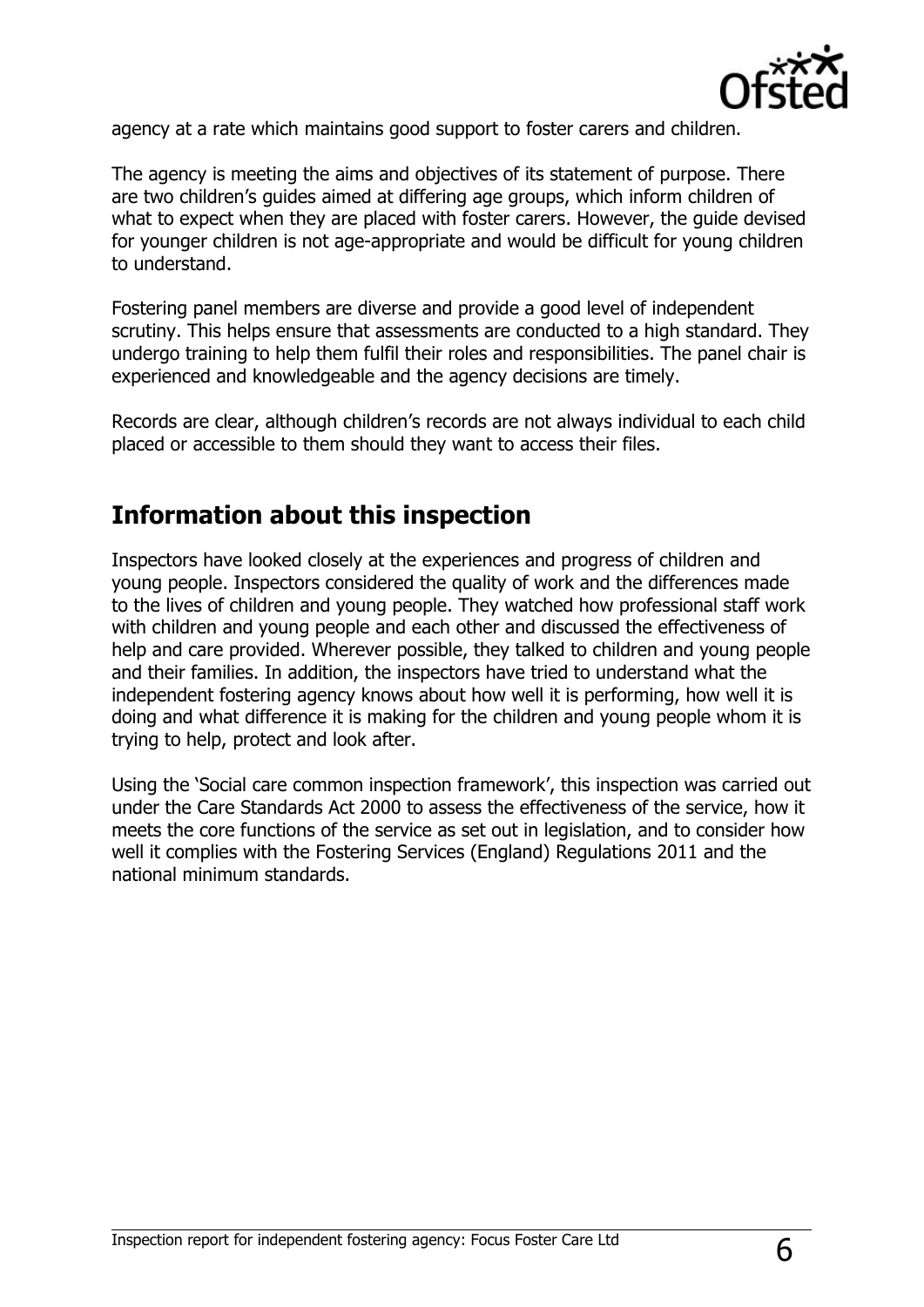

### **Independent fostering agency details**

**Unique reference number:** 1249881

**Registered provider:** Focus Foster Care Ltd

**Registered provider address:** Hill Farm, Shawbury Lane, Shustoke, Coleshill, Birmingham B46 2RN

**Responsible individual:** Christopher Aristidou

**Registered manager:** Kevin Reynolds

**Telephone number:** 024 7699 5675

### **Inspector**

Sue Young, social care inspector